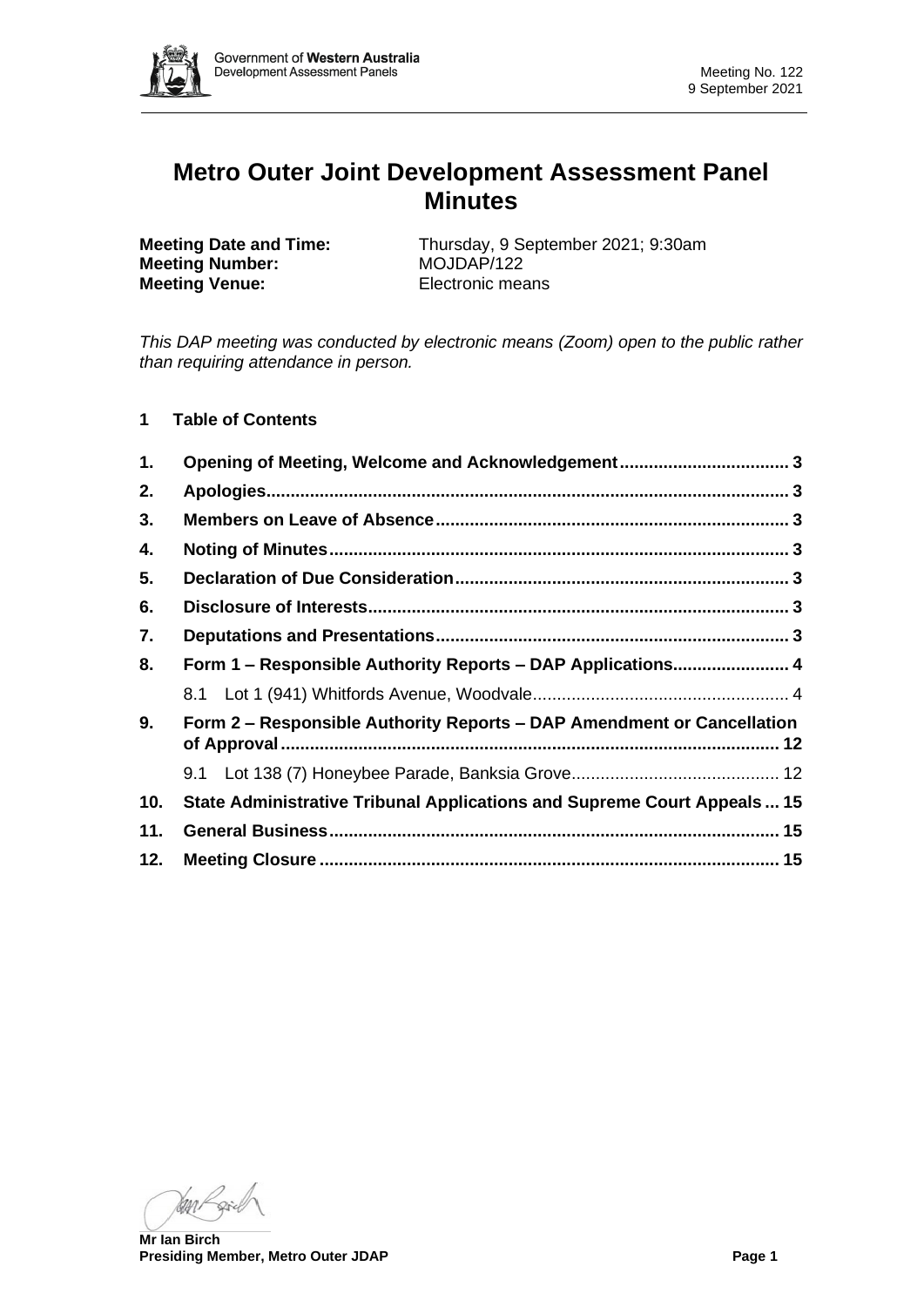

# **Attendance**

# **DAP Members**

Mr Ian Birch (Presiding Member) Ms Sheryl Chaffer (Deputy Presiding Member) Mr Justin Page (A/Third Specialist Member)

Item 8.1 Cr Suzanne Thompson (Local Government Member, City of Joondalup) Cr Nige Jones (Local Government Member, City of Joondalup)

*Item 9.1* Cr Frank Cvitan (Local Government Member, City of Wanneroo) Cr Vinh Nguyen (Local Government Member, City of Wanneroo)

## **Officers in attendance**

*Item 8.1* Mr Chris Leigh (City of Joondalup) Mr Tim Thornton (City of Joondalup)

*Item 9.1* Ms Catherine Temple (City of Wanneroo) Mr Nick Bertone (City of Wanneroo)

# **Minute Secretary**

Ms Zoe Hendry (DAP Secretariat) Ms Ashlee Kelly (DAP Secretariat)

# **Applicants and Submitters**

*Item 8.1* Mr Robert Walker (Planning Solutions) Mr Josh Watson (Planning Solutions) Mr Larry Chantivong (Unique Thai Cuisine) Ms Suzanne Apps

*Item 9.1* Mr Reece Hendy (Planning Solutions) Mr Behnam Bordbar (Transcore) Ms Fiona Garvey (Liberty Oil)

## **Members of the Public / Media**

There were 4 members of the public in attendance. Ms Tammie Dunn requested being recorded as attending.

Ms Tyler Brown from Perth Now was in attendance.

**Mr Ian Birch Presiding Member, Metro Outer JDAP Page 2 Page 2**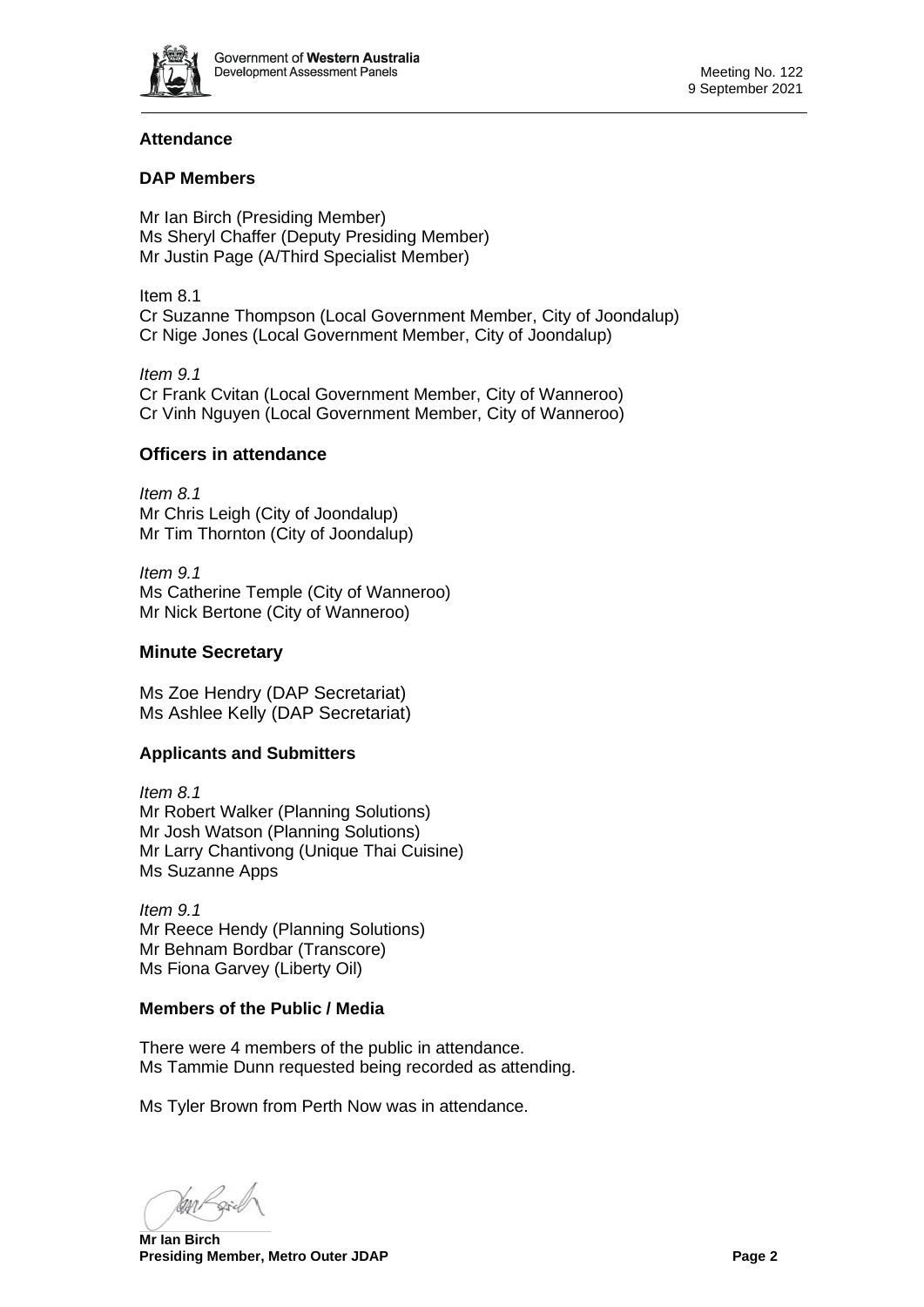

## <span id="page-2-0"></span>**1. Opening of Meeting, Welcome and Acknowledgement**

The Presiding Member declared the meeting open at 9:35am on 9 September 2021 and acknowledged the traditional owners and paid respect to Elders past and present of the land on which the meeting was being held.

The Presiding Member announced the meeting would be run in accordance with the DAP Standing Orders 2020 under the *Planning and Development (Development Assessment Panels) Regulations 2011.*

# **1.1 Announcements by Presiding Member**

The Presiding Member advised that in accordance with Section 5.16 of the DAP Standing Orders 2020 which states *'A person must not use any electronic, visual or audio recording device or instrument to record the proceedings of the DAP meeting unless the Presiding Member has given permission to do so.',* the meeting would not be recorded.

This meeting was convened via electronic means (Zoom). Members were reminded to announce their name and title prior to speaking.

#### <span id="page-2-1"></span>**2. Apologies**

Mr Jason Hick (Third Specialist Member) Cr Philippa Taylor (Local Government Member, City of Joondalup)

#### <span id="page-2-2"></span>**3. Members on Leave of Absence**

Nil.

## <span id="page-2-3"></span>**4. Noting of Minutes**

DAP members noted that signed minutes of previous meetings are available on the [DAP website.](https://www.dplh.wa.gov.au/about/development-assessment-panels/daps-agendas-and-minutes)

#### <span id="page-2-4"></span>**5. Declaration of Due Consideration**

All members declared that they had duly considered the documents.

#### <span id="page-2-5"></span>**6. Disclosure of Interests**

Nil

## <span id="page-2-6"></span>**7. Deputations and Presentations**

- **7.1** Mr Larry Chantivong (Unique Thai Cuisine) addressed the DAP against the recommendation for the application at Item 8.1.
- **7.2** Ms Suzanne Apps addressed the DAP against the recommendation for the application at Item 8.1.

**Mr Ian Birch Presiding Member, Metro Outer JDAP Page 3 Page 3**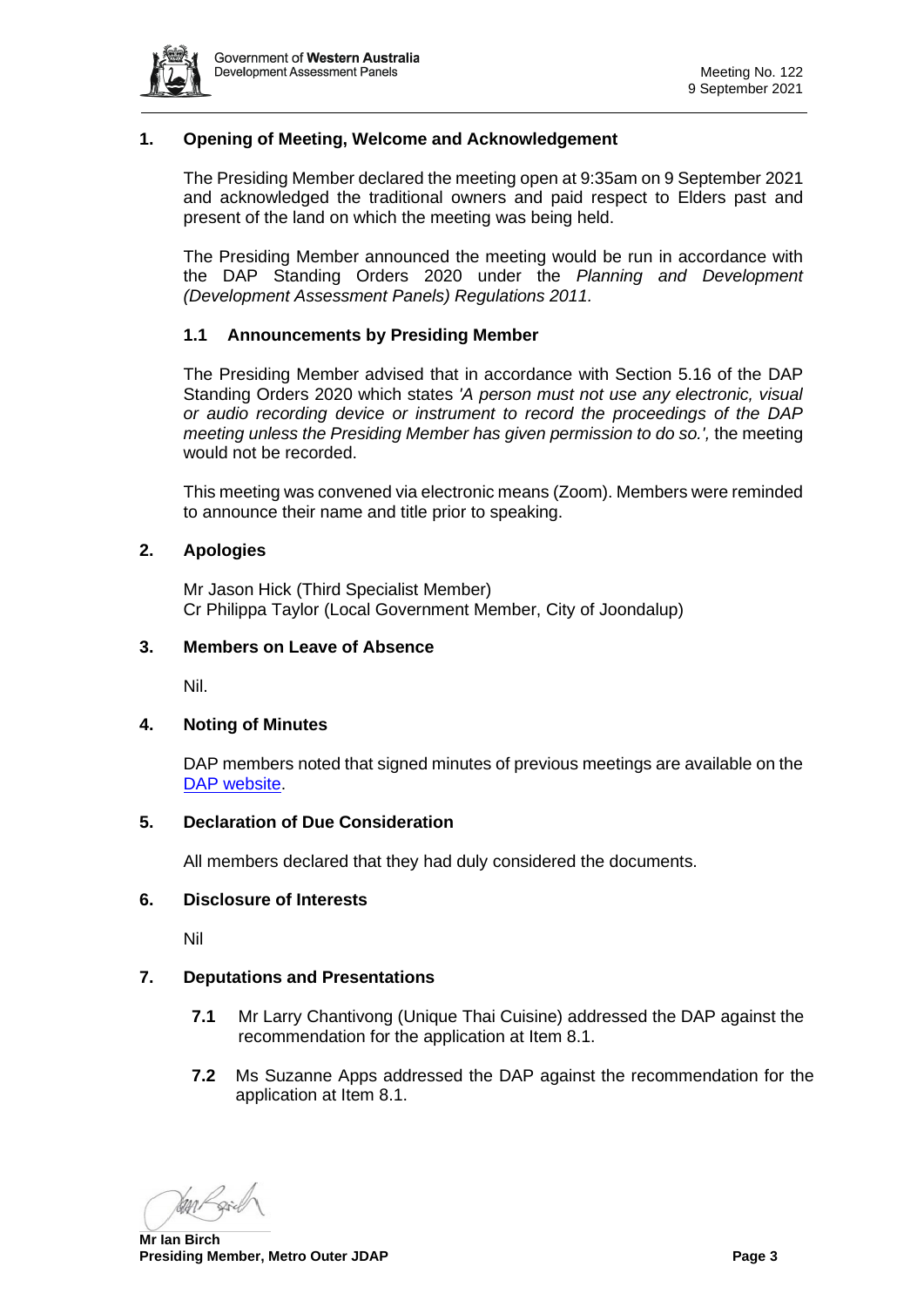

- **7.3** Mr Josh Watson (Planning Solutions) addressed the DAP in support of the recommendation for the application at Item 8.1. Mr Watson and Mr Benham Bordbar (Transcore) responded to questions from the panel.
- **7.4** City of Joondalup officers addressed the DAP in relation to the application at Item 8.1 and responded to questions from the panel.

#### *The presentations at Items 7.2 - 7.3 were heard prior to the application at Item 8.1.*

- **7.5** Mr Reece Hendy (Planning Solutions) addressed the DAP against the recommendation for the application at Item 9.1 and responded to questions from the panel.
- **7.6** Mr Behnam Bordbar (Transcore) addressed the DAP against the recommendation for the application at Item 9.1 and responded to questions from the panel.
- **7.7** City of Wanneroo officers addressed the DAP in relation to the application at Item 9.1 and responded to questions from the panel.

## *The presentations at Items 7.2 - 7.3 were heard prior to the application at Item 9.1.*

# <span id="page-3-1"></span><span id="page-3-0"></span>**8. Form 1 – Responsible Authority Reports – DAP Applications**

## **8.1 Lot 1 (941) Whitfords Avenue, Woodvale**

| Development Description:<br>Applicant:<br>Owner:<br>Responsible Authority: | Redevelopment of Existing Service Station and<br><b>Fast Food Outlet Addition</b><br><b>Planning Solutions</b><br><b>Bass Management Pty Ltd</b><br>City of Joondalup |
|----------------------------------------------------------------------------|-----------------------------------------------------------------------------------------------------------------------------------------------------------------------|
| DAP File No:                                                               | DAP/21/02012                                                                                                                                                          |

## **REPORT RECOMMENDATION**

**Moved by:** Ms Sheryl Chaffer **Seconded by:** Cr Nige Jones

That the Metro Outer JDAP resolves to:

1. **Approve** DAP Application reference DAP/21/02012 and accompanying plans (Attachment 2) in accordance with Clause 68 of Schedule 2 (Deemed Provisions) of the *Planning and Development (Local Planning Schemes) Regulations 2015*, and the provisions of the City of Joondalup *Local Planning Scheme No.3*:

## **Conditions**

1. Pursuant to clause 26 of the Metropolitan Region Scheme, this approval is deemed to be an approval under clause 24(1) of the Metropolitan Region Scheme.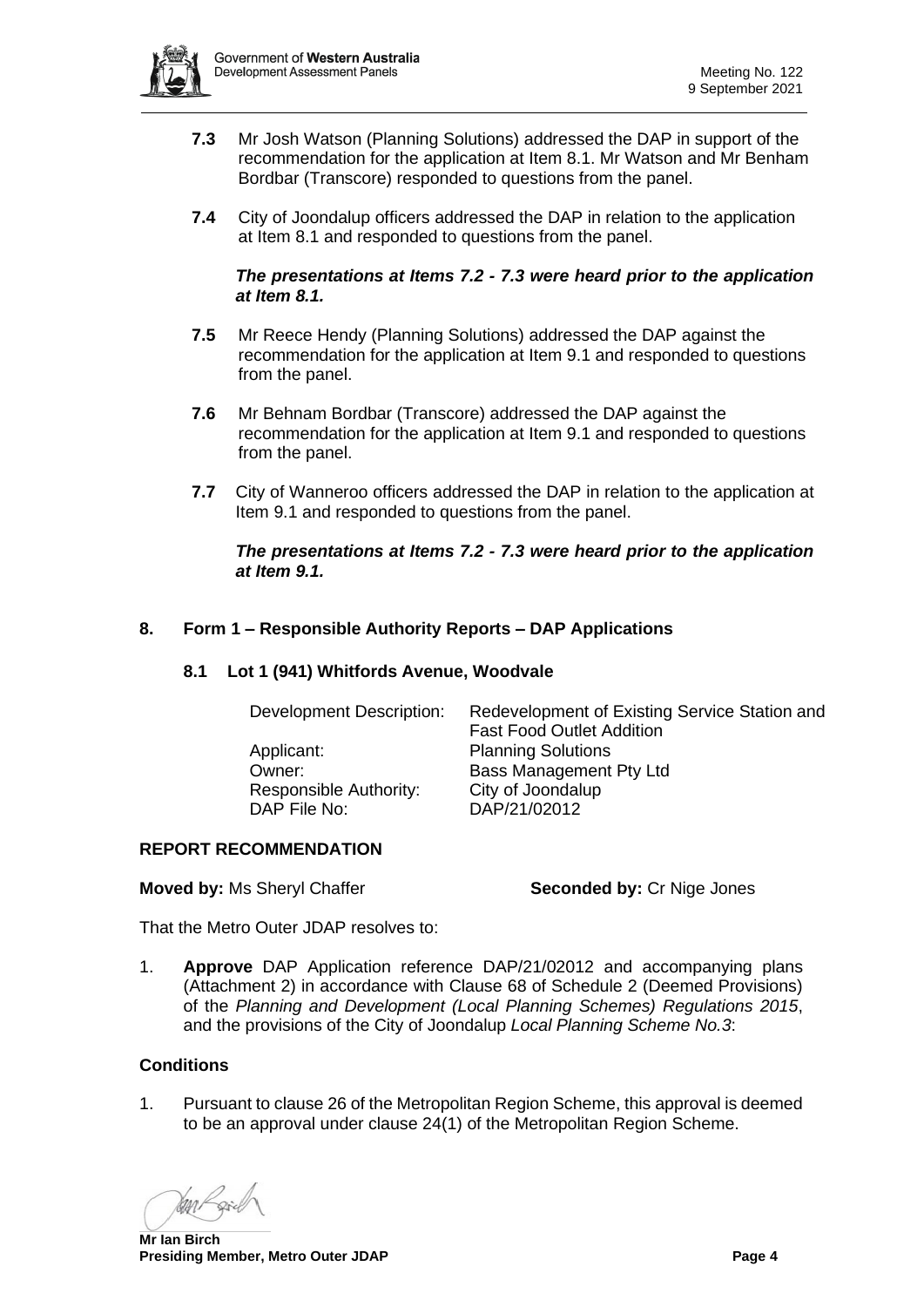

- 2. This decision constitutes planning approval only and is valid for a period of four (4) years from the date of approval. If the subject development is not substantially commenced within the specified period, the approval shall lapse and be of no further effect.
- 3. This approval only relates to the service station, fast food outlet, signage and associated works as indicated on the approved plans. Development shall be undertaken in accordance with the approved plan(s), any other supporting information and conditions of approval. It does not relate to any other development on the lots.
- 4. A Construction Management Plan shall be submitted to and approved by the City prior to the commencement of development. The management plan shall include details regarding mitigation measures to address impacts associated with construction works and shall be prepared to the specification and satisfaction of the City. The construction works shall be undertaken in accordance with the approved Construction Management Plan.
- 5. A schedule of colours and materials for all exterior parts to the development, including the transformer shall be submitted to and approved by the City prior to the commencement of development. Development shall be in accordance with the approved schedule and all external materials and finishes shall be maintained to a high standard, including being free of vandalism, to the satisfaction of the City.
- 6. The proposed 1.5-metre-wide awning shall extend for the length of the Fast-food Outlet building along the eastern elevation. Details shall be submitted to and approved by the City prior to commencement of development. Development shall be in accordance with these approved details.
- 7. Any proposed building plant and equipment, including air conditioning units piping, ducting and water tanks shall be located to minimise any visual and noise impact on surrounding landowners, and screened from view from the street, and where practicable from adjoining buildings. Details shall be submitted to and approved by the City prior to the commencement of development. Development shall be in accordance with these approved details.
- 8. The car parking bays, driveways and access points shown on the approved plans are to be designed, constructed, drained and marked in accordance with the Australian Standard for Off-street Car Parking (AS/NZS2890.1 2004), Off-street Parking for People with Disabilities (AS/NZS2890.6 2009) and Off-street Commercial Vehicle Facilities (AS2890.2:2002), prior to the occupation of the development. These bays are to be thereafter maintained to the satisfaction of the City.
- 9. The five proposed car parking bays located on the northern side of the site, adjacent the shared accessway, shall be for used for staff parking only, and shall be sign posted or marked accordingly.
- 10. Bicycle parking facilities shall be provided in accordance with the Australian Standard for Off-street Carparking – Bicycles (AS2890.3-1993 as amended) prior to the development first being occupied. Details of bicycle parking area(s) shall be provided to the City for approval prior to the commencement of development.

**Mr Ian Birch Presiding Member, Metro Outer JDAP Page 5 Page 5**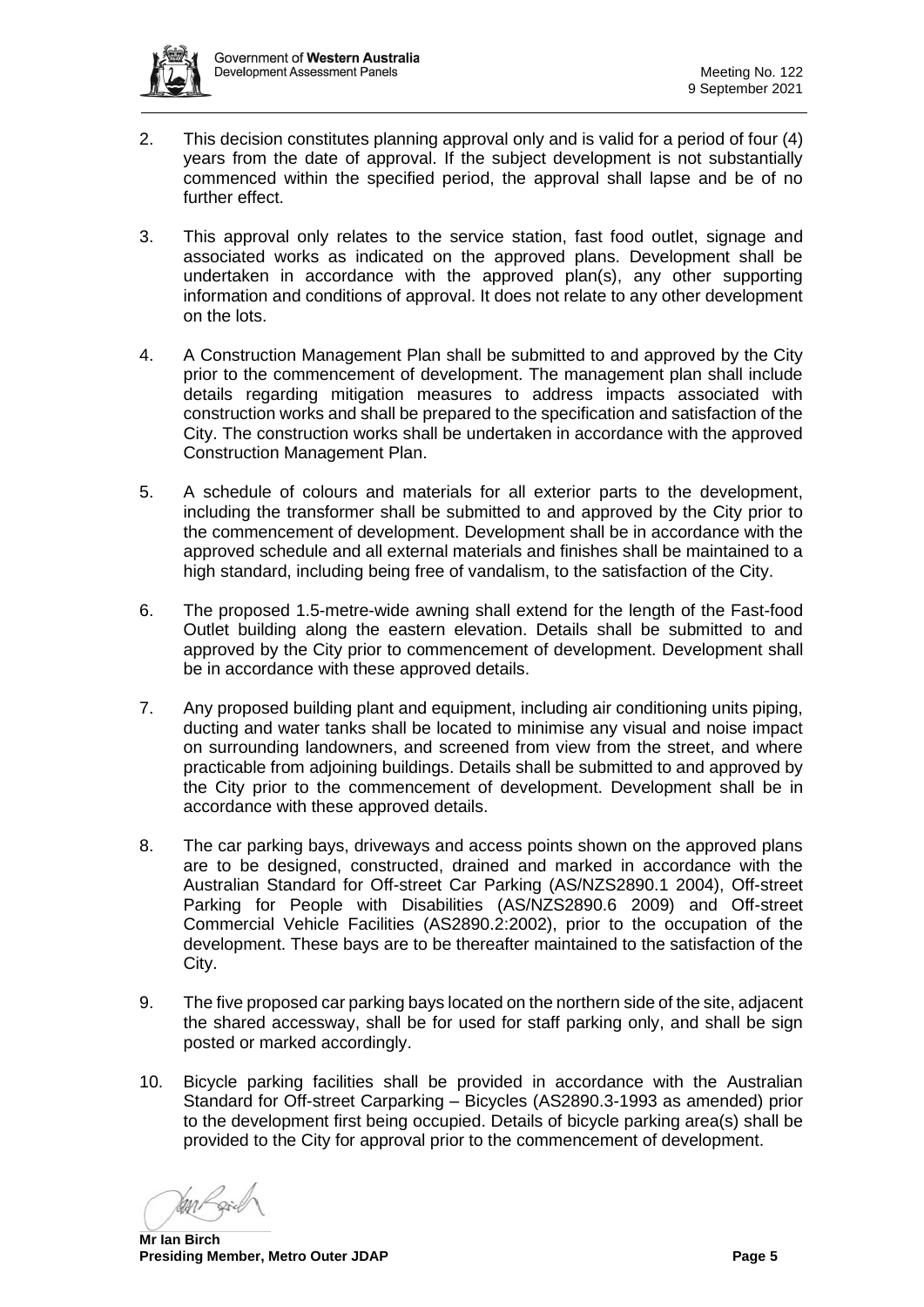

- 11. Detailed landscaping plans shall be submitted to and approved by the City prior to the commencement of development. These landscaping plans are to indicate the proposed landscaping treatment(s) of both sites and the adjoining road verge(s), and shall:
	- Be drawn at an appropriate scale of either 1:100, 1:200 or 1:500;
	- Provide all details relating to paving, treatment of verges and tree planting in the car park;
	- Include the required shade trees within new car parking areas;
	- Show spot levels and/or contours of the site:
	- Be based on water sensitive urban design principles to the satisfaction of
	- the City:
	- Outline what works are required within the subject sites and adjacent verges to ensure compliance with AS3959;
	- Be based on Designing out Crime principles to the satisfaction of the City; and,
	- Show all irrigation design details.
- 12. Landscaping and reticulation within the subject site and the adjacent verge areas shall be established and thereafter maintained by and at the cost of, the landowner/applicant in accordance with the approved landscaping plans, Australian Standards (including AS3959) and best trade practice prior to the development first being occupied to the satisfaction of the City.
- 13. A Waste Management Plan shall be submitted to and approved by the City prior to the commencement of development. The waste management plan shall include the method of rubbish collection for the development and the management of potential litter from the fast food outlet. All waste management shall be in accordance with the approved Waste Management Plan.
- 14. A Lighting Plan shall be submitted to the City for approval prior to the commencement of construction. The Lighting Plan shall include details on how any lighting, including lighting associated with any signage, has been designed and managed to minimise the impact on any surrounding residential development. Lighting shall be maintained in accordance with the Lighting Plan to the satisfaction of the City.
- 15. Signage is to be established and thereafter maintained to a high standard to the satisfaction of the City and shall:
	- not include fluorescent, reflective or retro reflective colours; and,
	- use low illumination that does not flash, pulsate or chase.
- 16. All development shall be contained within the property boundaries.
- 17. All stormwater shall be collected on-site and disposed of in a manner acceptable to the City.

**Mr Ian Birch Presiding Member, Metro Outer JDAP Page 6 Page 6 Page 6 Page 6**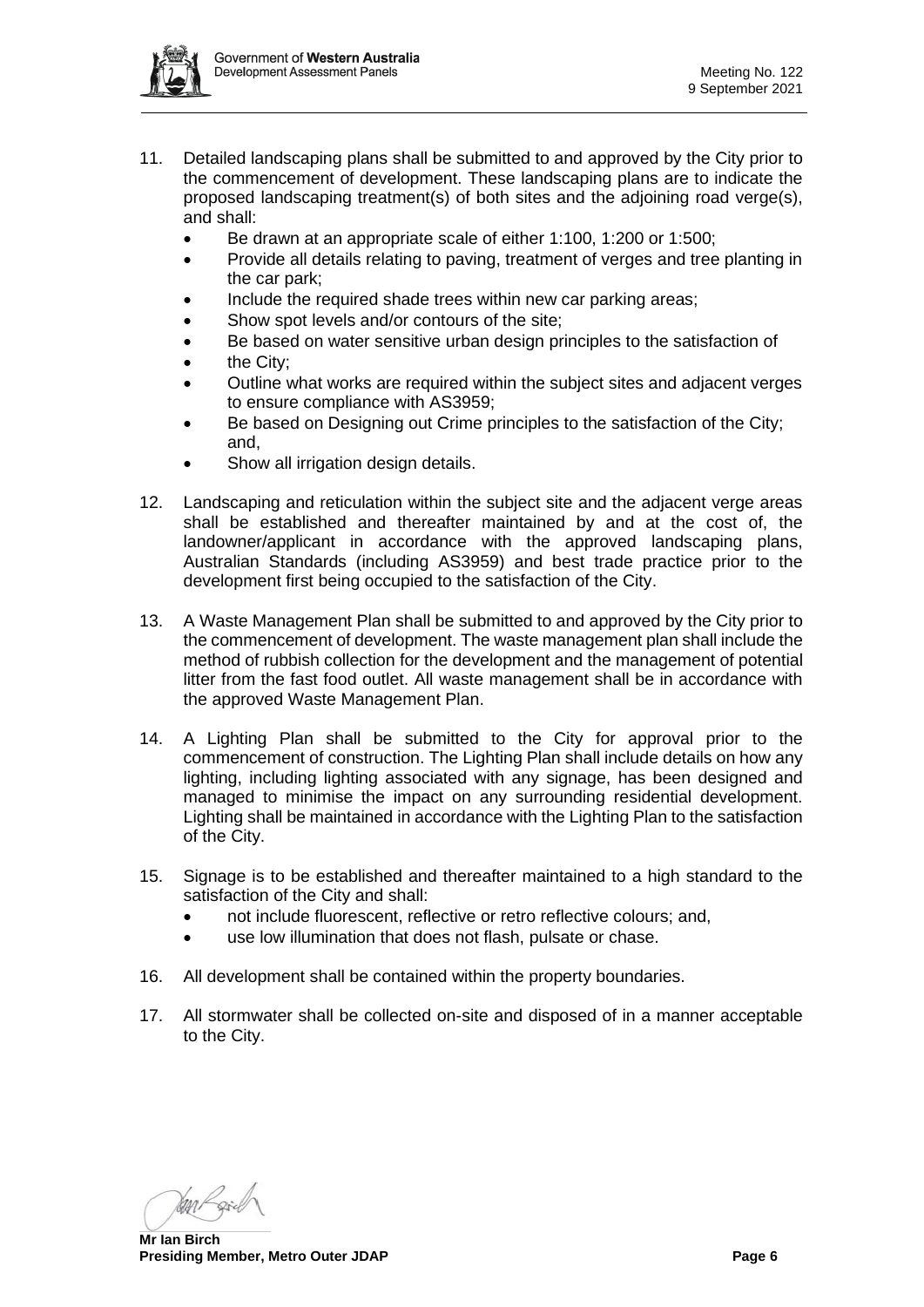

# **Advice Notes**

- 1. The City of Joondalup *Local Planning Scheme No. 3* defines:
	- 'Service station' as: *"premises other than premises used for a transport depot, panel beating, spray painting, major repairs or wrecking, that are used for:* 
		- *(a) the retail sale of petroleum products, motor vehicle accessories and goods of an incidental or convenience retail nature; and/or*
		- *(b) the carrying out of greasing, tyre repairs and minor mechanical repairs to motor vehicles."*
	- 'Fast food outlet' as: *"premises other than a lunch bar, including premises with a facility for drivethrough service, used for the preparation, sale and serving of food to customers in a form ready to be eaten:*
		- *(a) without further preparation; and*
		- *(b) primarily off the premises.*
- 2. Any existing footpath and kerbing shall be retained and protected during construction of the development and shall not be removed or altered for the purposes of a vehicle crossover. Should the footpath/kerb be damaged during the construction of the development, it shall be reinstated to the satisfaction of the City.
- 3. The applicant/owner is advised that verge treatments are required to comply with the City's Street Verge Guidelines. A copy of the Guidelines can be obtained at [http://www.joondalup.wa.gov.au/Live/Streetscapes/StreetVergeGuidelines.aspx.](http://www.joondalup.wa.gov.au/Live/Streetscapes/StreetVergeGuidelines.aspx)
- 4. In regard to condition 4, the construction management plan shall be prepared using the City's Construction Management Plan template which can be provided upon request.
- 5. All lighting to the centre is to be designed to minimise light spillage onto the surrounding residential properties and be in accordance with the requirements of Australian Standard AS1158.
- 6. With regard to the landscaping plan required by condition 11, it is advised that a third shade tree is required adjacent to the eastern row of car parking bays.

**Mr Ian Birch Presiding Member, Metro Outer JDAP Page 7 Page 7**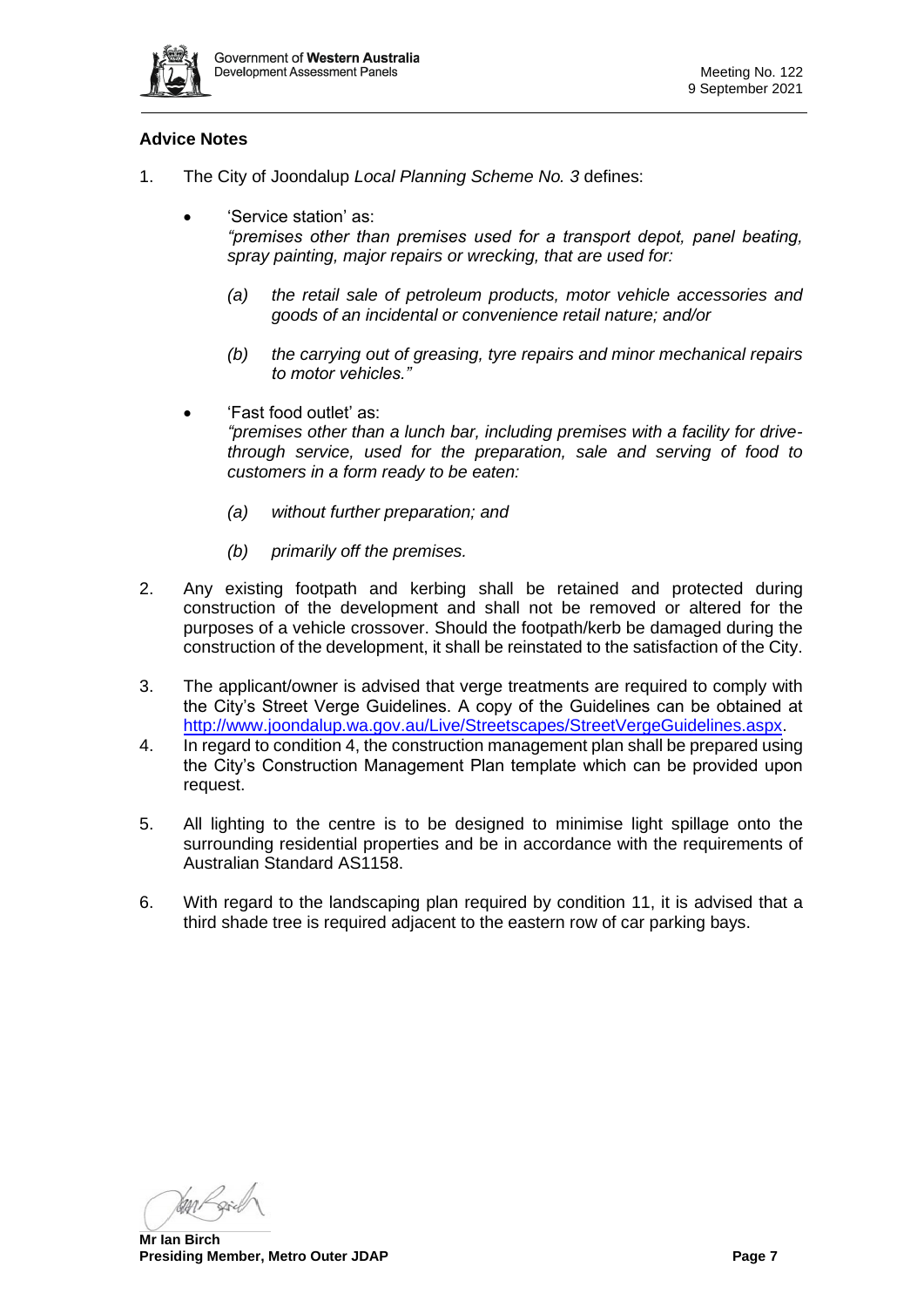

#### **AMENDING MOTION**

**Moved by:** Mr Justin Page **Seconded by:** Ms Sheryl Chaffer

That two new conditions No.18 and 19 be added to read as follows:

- 18. A Delivery Management Plan indicating the timing of deliveries, waste *collection and fuel delivery is to be submitted to and approved by the City prior to the commencement of development. Consideration shall be given to deliveries avoiding peak usage of the premises. Deliveries shall to be undertaken in accordance with the approved Delivery Management Plan to the satisfaction of the City.*
- *19. A Noise Management Plan shall be submitted to and approved by the City prior to the commencement of development. Noise management shall be undertaken in accordance with the approved Noise Management Plan to the satisfaction of the City.*

#### **The Amending Motion was put and CARRIED UNANIMOUSLY**

**REASON:** To ensure that concerns raised regarding potential impact on traffic conditions and amenity of nearby residents are addressed.

## **REPORT RECOMMENDATION (AS AMENDED)**

That the Metro Outer JDAP resolves to:

1. **Approve** DAP Application reference DAP/21/02012 and accompanying plans (Attachment 2) in accordance with Clause 68 of Schedule 2 (Deemed Provisions) of the *Planning and Development (Local Planning Schemes) Regulations 2015*, and the provisions of the City of Joondalup *Local Planning Scheme No.3*:

#### **Conditions**

- 1. Pursuant to clause 26 of the Metropolitan Region Scheme, this approval is deemed to be an approval under clause 24(1) of the Metropolitan Region Scheme.
- 2. This decision constitutes planning approval only and is valid for a period of four (4) years from the date of approval. If the subject development is not substantially commenced within the specified period, the approval shall lapse and be of no further effect.
- 3. This approval only relates to the service station, fast food outlet, signage and associated works as indicated on the approved plans. Development shall be undertaken in accordance with the approved plan(s), any other supporting information and conditions of approval. It does not relate to any other development on the lots.

**Mr Ian Birch Presiding Member, Metro Outer JDAP Page 8 Page 8**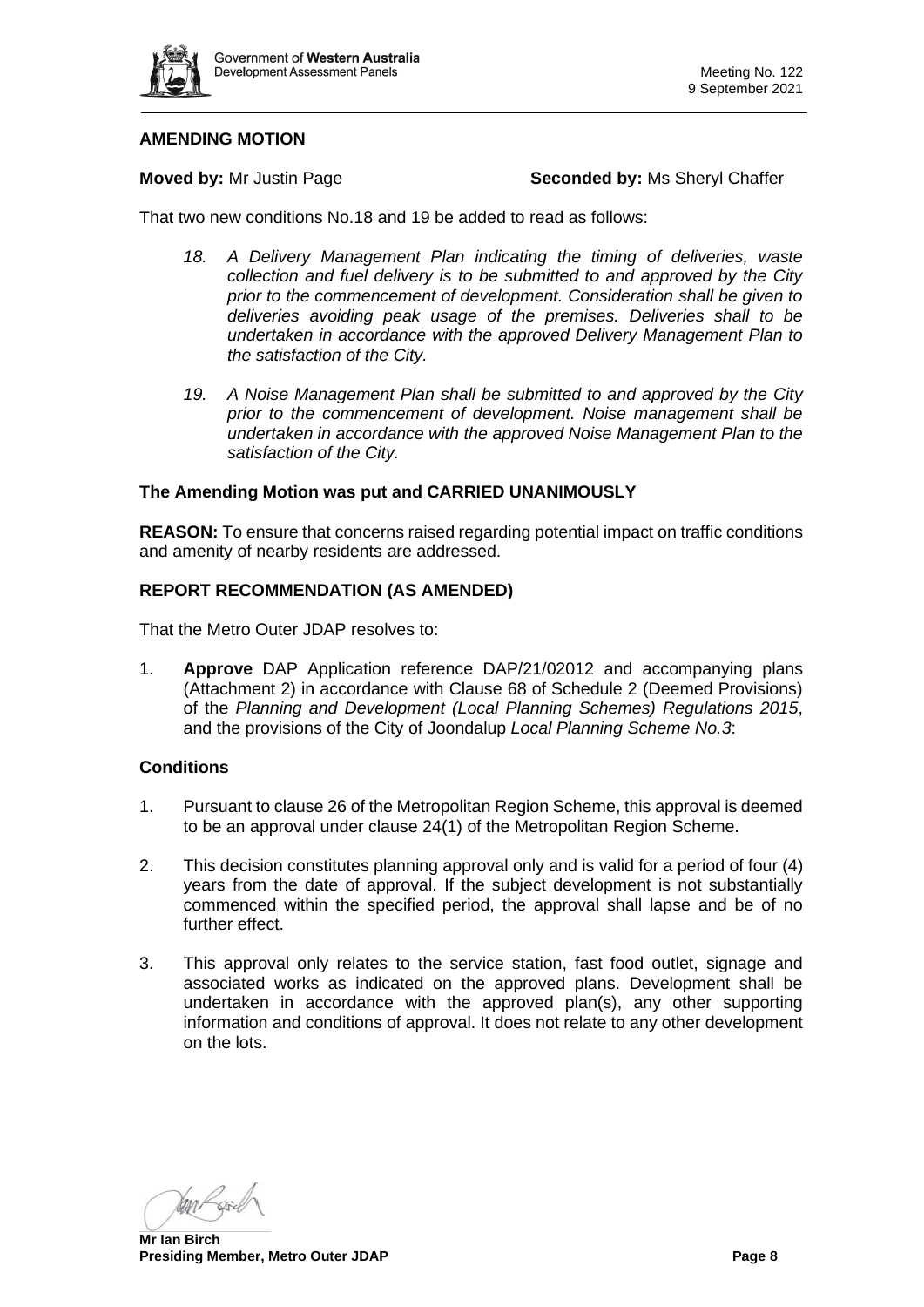

- 4. A Construction Management Plan shall be submitted to and approved by the City prior to the commencement of development. The management plan shall include details regarding mitigation measures to address impacts associated with construction works and shall be prepared to the specification and satisfaction of the City. The construction works shall be undertaken in accordance with the approved Construction Management Plan.
- 5. A schedule of colours and materials for all exterior parts to the development, including the transformer shall be submitted to and approved by the City prior to the commencement of development. Development shall be in accordance with the approved schedule and all external materials and finishes shall be maintained to a high standard, including being free of vandalism, to the satisfaction of the City.
- 6. The proposed 1.5-metre-wide awning shall extend for the length of the Fast-food Outlet building along the eastern elevation. Details shall be submitted to and approved by the City prior to commencement of development. Development shall be in accordance with these approved details.
- 7. Any proposed building plant and equipment, including air conditioning units piping, ducting and water tanks shall be located to minimise any visual and noise impact on surrounding landowners, and screened from view from the street, and where practicable from adjoining buildings. Details shall be submitted to and approved by the City prior to the commencement of development. Development shall be in accordance with these approved details.
- 8. The car parking bays, driveways and access points shown on the approved plans are to be designed, constructed, drained and marked in accordance with the Australian Standard for Off-street Car Parking (AS/NZS2890.1 2004), Off-street Parking for People with Disabilities (AS/NZS2890.6 2009) and Off-street Commercial Vehicle Facilities (AS2890.2:2002), prior to the occupation of the development. These bays are to be thereafter maintained to the satisfaction of the City.
- 9. The five proposed car parking bays located on the northern side of the site, adjacent the shared accessway, shall be for used for staff parking only, and shall be sign posted or marked accordingly.
- 10. Bicycle parking facilities shall be provided in accordance with the Australian Standard for Off-street Carparking – Bicycles (AS2890.3-1993 as amended) prior to the development first being occupied. Details of bicycle parking area(s) shall be provided to the City for approval prior to the commencement of development.

**Mr Ian Birch Presiding Member, Metro Outer JDAP Page 9 Page 9**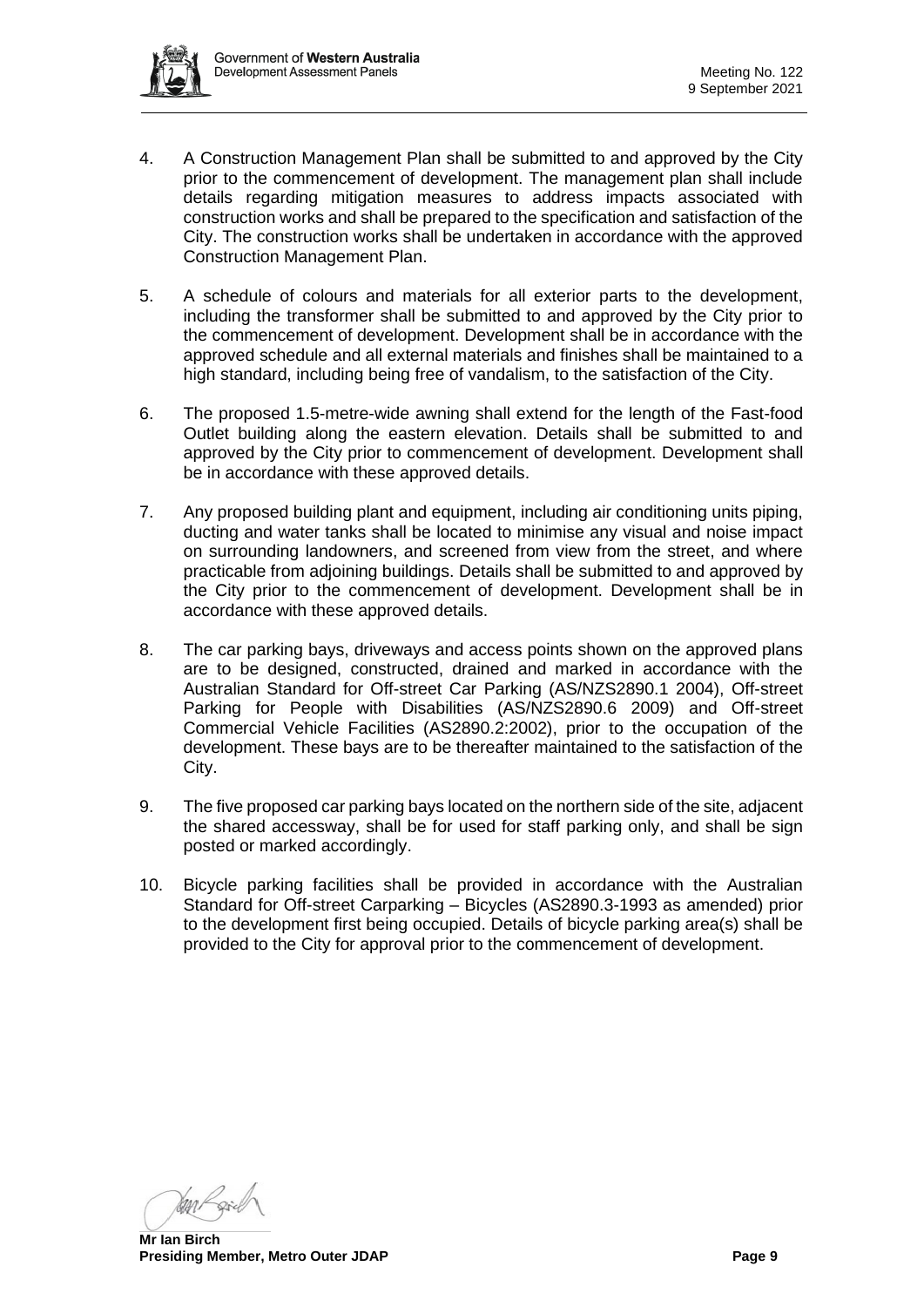

- 11. Detailed landscaping plans shall be submitted to and approved by the City prior to the commencement of development. These landscaping plans are to indicate the proposed landscaping treatment(s) of both sites and the adjoining road verge(s), and shall:
	- Be drawn at an appropriate scale of either 1:100, 1:200 or 1:500;
	- Provide all details relating to paving, treatment of verges and tree planting in the car park;
	- Include the required shade trees within new car parking areas;
	- Show spot levels and/or contours of the site:
	- Be based on water sensitive urban design principles to the satisfaction of
	- the City:
	- Outline what works are required within the subject sites and adjacent verges to ensure compliance with AS3959;
	- Be based on Designing out Crime principles to the satisfaction of the City; and,
	- Show all irrigation design details.
- 12. Landscaping and reticulation within the subject site and the adjacent verge areas shall be established and thereafter maintained by and at the cost of, the landowner/applicant in accordance with the approved landscaping plans, Australian Standards (including AS3959) and best trade practice prior to the development first being occupied to the satisfaction of the City.
- 13. A Waste Management Plan shall be submitted to and approved by the City prior to the commencement of development. The waste management plan shall include the method of rubbish collection for the development and the management of potential litter from the fast food outlet. All waste management shall be in accordance with the approved Waste Management Plan.
- 14. A Lighting Plan shall be submitted to the City for approval prior to the commencement of construction. The Lighting Plan shall include details on how any lighting, including lighting associated with any signage, has been designed and managed to minimise the impact on any surrounding residential development. Lighting shall be maintained in accordance with the Lighting Plan to the satisfaction of the City.
- 15. Signage is to be established and thereafter maintained to a high standard to the satisfaction of the City and shall:
	- not include fluorescent, reflective or retro reflective colours; and,
	- use low illumination that does not flash, pulsate or chase.
- 16. All development shall be contained within the property boundaries.
- 17. All stormwater shall be collected on-site and disposed of in a manner acceptable to the City.
- 18. A Delivery Management Plan indicating the timing of deliveries, waste collection and fuel delivery is to be submitted to and approved by the City prior to the commencement of development. Consideration shall be given to deliveries avoiding peak usage of the premises. Deliveries shall be undertaken in accordance with the approved Delivery Management Plan to the satisfaction of the City.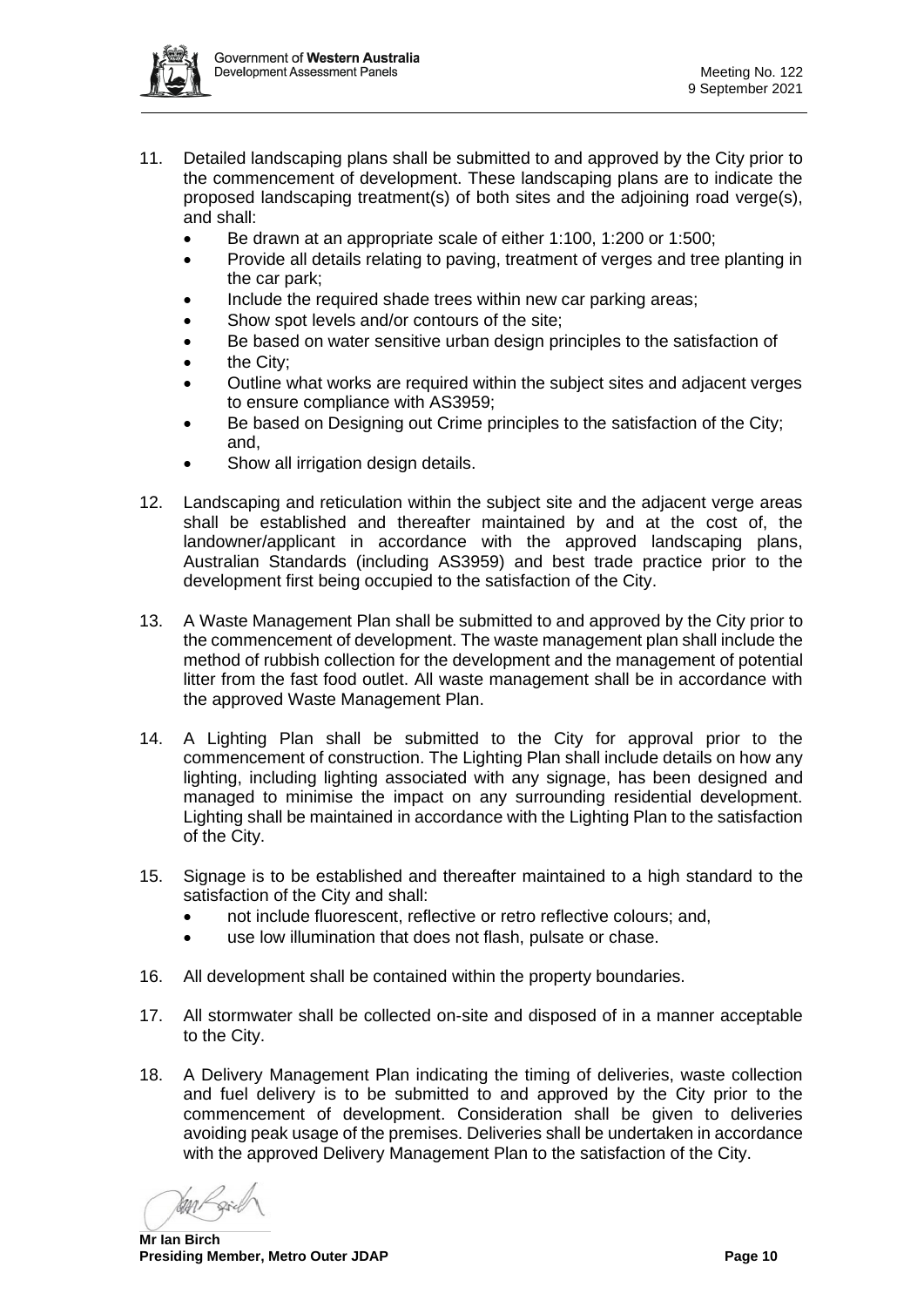

19. A Noise Management Plan shall be submitted to and approved by the City prior to the commencement of development. Noise management shall be undertaken in accordance with the approved Noise Management Plan to the satisfaction of the City.

#### **Advice Notes**

- 1. The City of Joondalup *Local Planning Scheme No. 3* defines:
	- 'Service station' as: *"premises other than premises used for a transport depot, panel beating, spray painting, major repairs or wrecking, that are used for:* 
		- *(a) the retail sale of petroleum products, motor vehicle accessories and goods of an incidental or convenience retail nature; and/or*
		- *(b) the carrying out of greasing, tyre repairs and minor mechanical repairs to motor vehicles."*
	- 'Fast food outlet' as: *"premises other than a lunch bar, including premises with a facility for drivethrough service, used for the preparation, sale and serving of food to customers in a form ready to be eaten:*
		- *(a) without further preparation; and*
		- *(b) primarily off the premises.*
- 2. Any existing footpath and kerbing shall be retained and protected during construction of the development and shall not be removed or altered for the purposes of a vehicle crossover. Should the footpath/kerb be damaged during the construction of the development, it shall be reinstated to the satisfaction of the City.
- 3. The applicant/owner is advised that verge treatments are required to comply with the City's Street Verge Guidelines. A copy of the Guidelines can be obtained at [http://www.joondalup.wa.gov.au/Live/Streetscapes/StreetVergeGuidelines.aspx.](http://www.joondalup.wa.gov.au/Live/Streetscapes/StreetVergeGuidelines.aspx)
- 4. In regard to condition 4, the construction management plan shall be prepared using the City's Construction Management Plan template which can be provided upon request.
- 5. All lighting to the centre is to be designed to minimise light spillage onto the surrounding residential properties and be in accordance with the requirements of Australian Standard AS1158.

**Mr Ian Birch Presiding Member, Metro Outer JDAP Page 11**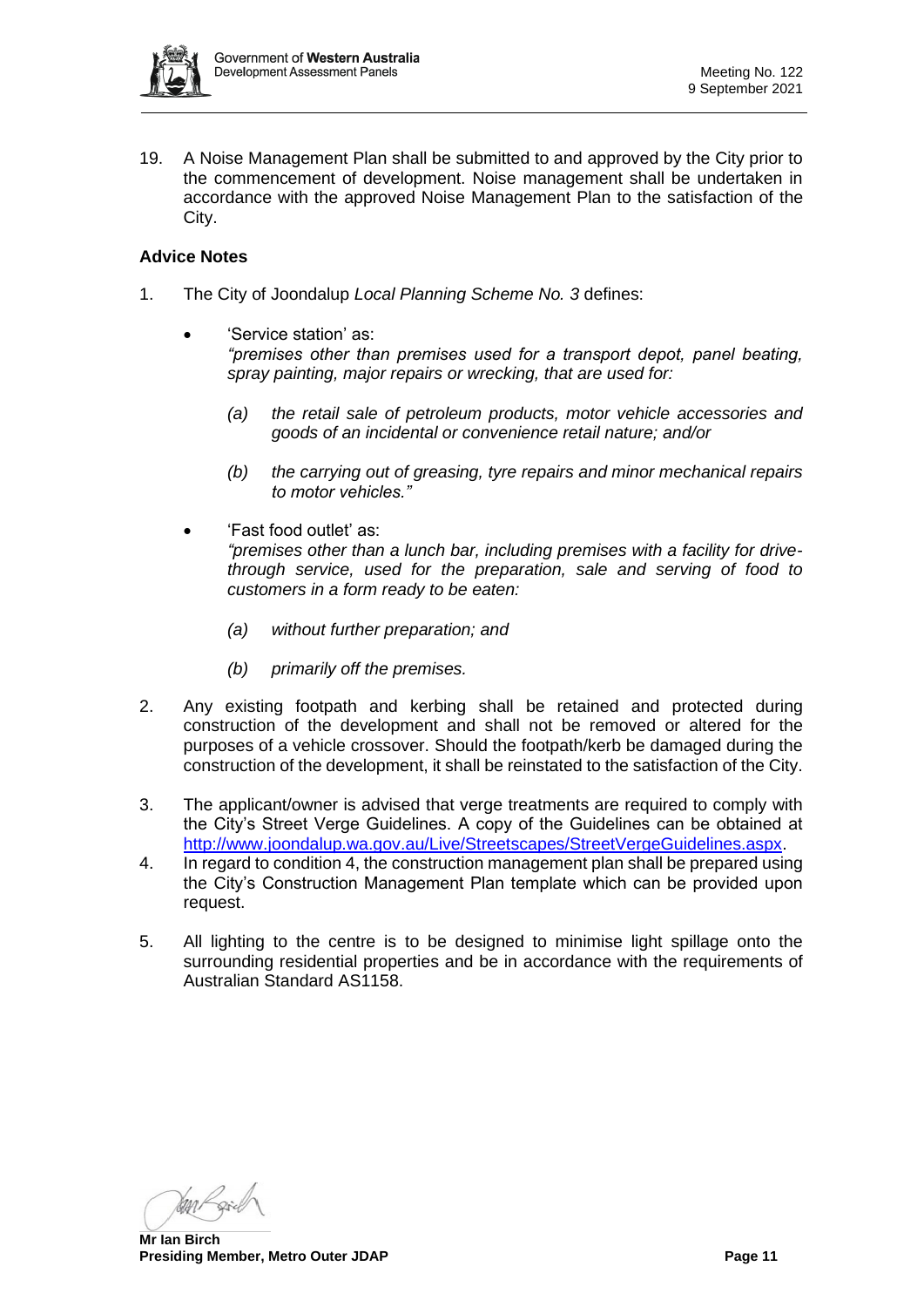

6. With regard to the landscaping plan required by condition 11, it is advised that a third shade tree is required adjacent to the eastern row of car parking bays.

## **The Report Recommendation (as amended) was put and CARRIED (4/1).**

For: Mr Ian Birch Ms Sheryl Chaffer Mr Justin Page Cr Nige Jones

Against: Cr Suzanne Thompson

**REASON:** Having regard for the assessment in the Responsible Authority Report and noting that in part the application is to replace an existing service station, by majority, with suitable conditions of approval, the panel accepted that the application was consistent with the overall planning objectives and satisfied development requirements for the Woodvale District Centre Commercial Zone.

*Cr Nige Jones and Cr Suzanne Thompson (City of Joondalup) left the panel at 11:10am.*

<span id="page-11-0"></span>*Cr Frank Cvitan and Cr Vinh Nguyen (City of Wanneroo) joined the panel at 11:10am*

#### **9. Form 2 – Responsible Authority Reports – DAP Amendment or Cancellation of Approval**

#### <span id="page-11-1"></span>**9.1 Lot 138 (7) Honeybee Parade, Banksia Grove**

| <b>Development Description:</b> | Modifications to Service Station and         |  |
|---------------------------------|----------------------------------------------|--|
|                                 | Showrooms (Pylon Sign)                       |  |
| <b>Proposed Amendments:</b>     | Modifications to an existing Service Station |  |
|                                 | Pylon Sign                                   |  |
| Applicant:                      | <b>Planning Solutions</b>                    |  |
| Owner:                          | Accord Perth Eden Beach Pty Ltd              |  |
| Responsible Authority:          | City of Wanneroo                             |  |
| DAP File No:                    | DAP/19/01700                                 |  |
|                                 |                                              |  |

#### **PROCEDURAL MOTION**

**Moved by: Cr Frank Cvitan <b>Seconded by: Cr** Vinh Nguyen

That the consideration of DAP Application DAP/19/01700 be deferred until no later than 29 October 2021, in accordance with section 5.10.1a of the DAP Standing Orders 2020, for the following reasons:

• That the City of Wanneroo investigate further options for signage at 6 metres and options for the removal of trees

#### **The Procedural Motion was put and LOST (2/3).**

Yasa P

**Mr Ian Birch Presiding Member, Metro Outer JDAP Page 12 Page 12**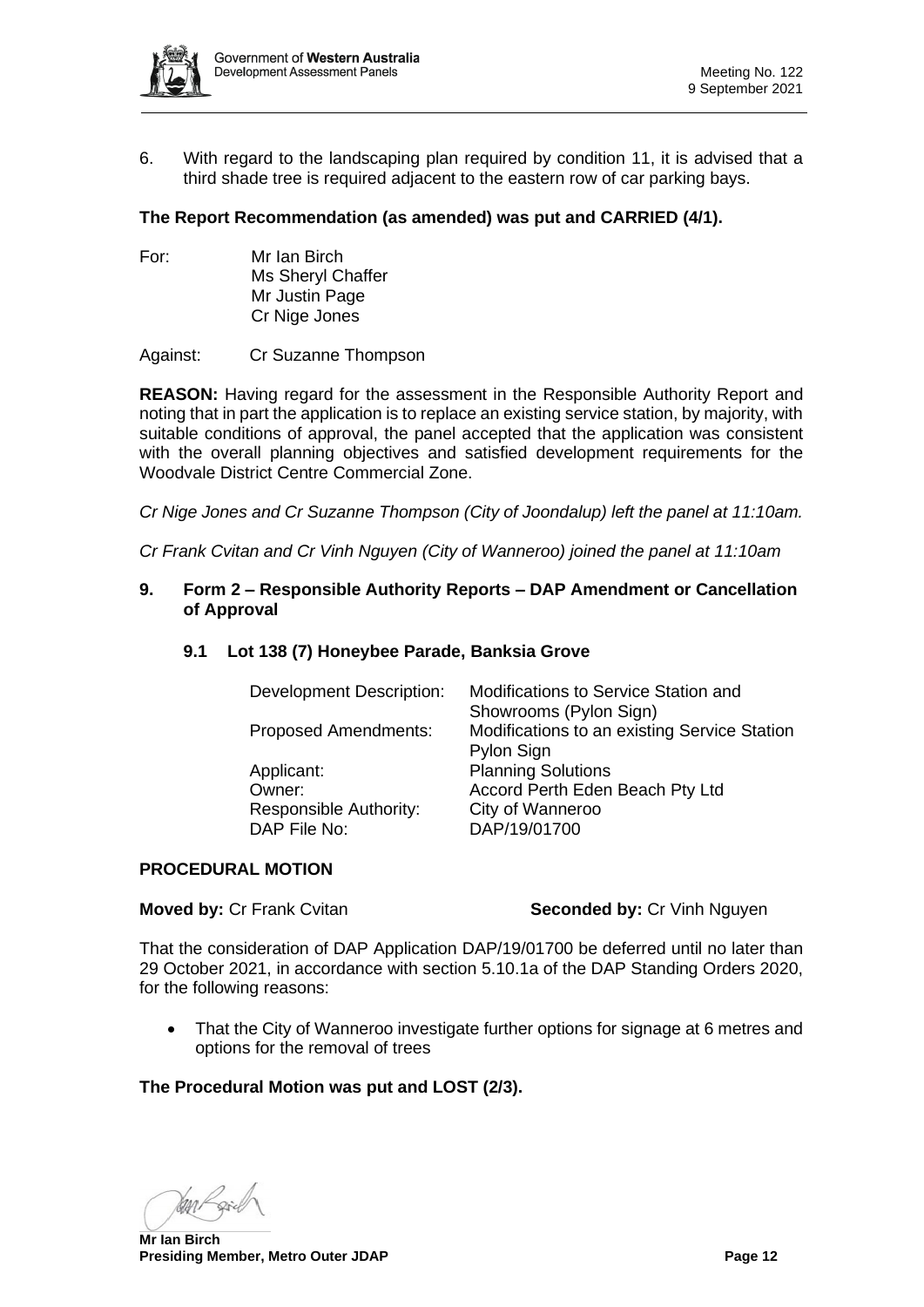

- For: Cr Frank Cvitan Cr Vinh Nguyen
- Against: Mr Ian Birch Ms Sheryl Chaffer Mr Justin page

## **REPORT RECOMMENDATION**

**Moved by: Cr Frank Cvitan <b>Seconded by: Cr** Vinh Nguyen

That the Metro Outer JDAP resolves to:

- 1. **Accept** that the DAP Application reference DAP/19/01700 as detailed on the DAP Form 2 dated 29 June 2021 is appropriate for consideration in accordance with regulation 17 of the *Planning and Development (Development Assessment Panels) Regulations 2011*;
- 2. **Refuse** DAP Application reference DAP/19/01700 and accompanying plans accompanying plans provided in **Attachment 2** in accordance with Clause 68 of Schedule 2 (Deemed Provisions) of the *Planning and Development (Local Planning Schemes) Regulations 2015,* and the provisions of Clause 68 of the City of Wanneroo District Planning Scheme No. 2, for the proposed modification to the approved Service Station and Showrooms at Lot 138 (7) Honeybee Parade, Banksia Grove for the following reasons:

#### **Reason**

1. The proposed signage is inconsistent with the objectives of the City's Local Planning Policy 4.6 – Signage, by way of height, prominence and scale, thereby negatively impacting on the amenity of the area.

*Ms Sheryl Chaffer left the panel at 12:35pm*

## **PROCEDURAL MOTION**

**Moved by: Cr Frank Cvitan <b>Seconded by:** Mr Justin Page

That the meeting be adjourned for 5 minutes.

**The Procedural Motion was put and CARRIED UNANIMOUSLY.**

**REASON:** To allow the panel members a comfort break

The meeting adjourned at 11:36pm The meeting reconvened at 11:41pm

*Ms Sheryl Chaffer re-joined the panel at 12:41pm*

*Ms Sheryl Chaffer left the panel at 12:42pm*

**Mr Ian Birch Presiding Member, Metro Outer JDAP Page 13**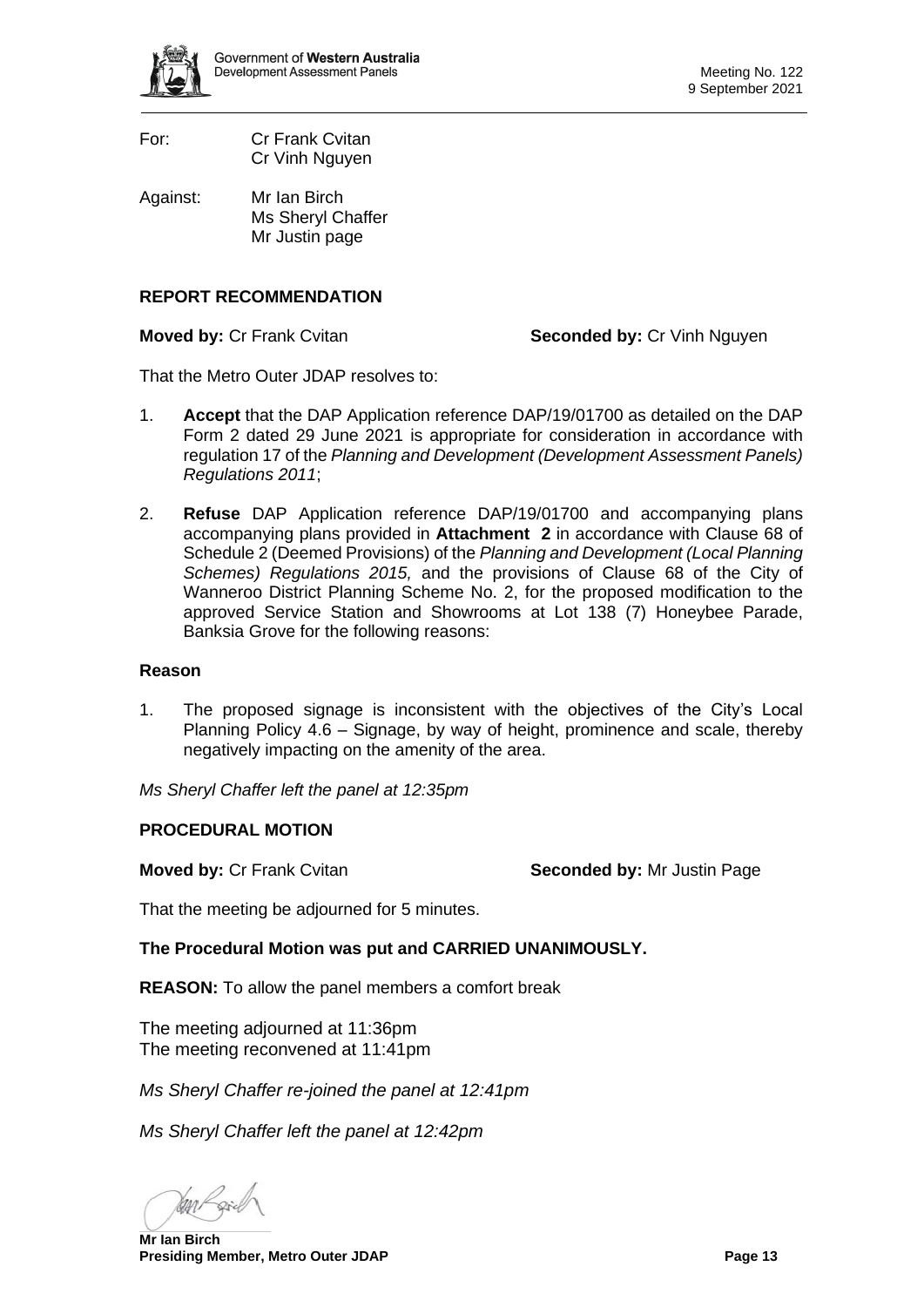

**The Report Recommendation was put and LOST WITH THE CASTING VOTE (2/2).** 

- For: Cr Frank Cvitan Cr Vinh Nguyen
- Against: Mr Ian Birch Mr Justin Page

*Due to the equality of votes, the Presiding Member exercised a casting vote in accordance with Section 5.13.1 of the Standing Orders 2020.*

#### **ALTERNATE MOTION**

**Moved by:** Mr Justin Page **Seconded by:** Mr Ian Birch

That the Metro Outer JDAP resolves to:

- 1. **Accept** that the DAP Application reference DAP/19/01700 as detailed on the DAP Form 2 dated 29 June 2021 is appropriate for consideration in accordance with regulation 17 of the *Planning and Development (Development Assessment Panels) Regulations 2011*;
- 2. **Approve DAP** Application reference DAP/19/01700 and accompanying plans provided in **Attachment 2** in accordance with Clause 68 of Schedule 2 (Deemed Provisions) of the *Planning and Development (Local Planning Schemes) Regulations 2015,* and the provisions of Clause 68 of the City of Wanneroo District Planning Scheme No. 2, for the proposed modification to the approved Service Station and Showrooms at Lot 138 (7) Honeybee Parade, Banksia Grove for the following condition:

#### **Additional Condition**

- 23. The replacement pylon sign is to be established and thereafter maintained to a high standard to the satisfaction of the City and shall:
	- a) Not include fluorescent, reflective or retro reflective colours; and
	- b) Use low illumination that does not flash, pulsate or chase.

#### **The Alternate Motion was put and CARRIED WITH THE CASTING VOTE (2/2).**

- For: Mr Ian Birch Mr Justin Page
- Against: Cr Frank Cvitan Cr Vinh Nguyen

*Due to the equality of votes, the Presiding Member exercised a casting vote in accordance with Section 5.13.1 of the Standing Orders 2020.*

**Mr Ian Birch Presiding Member, Metro Outer JDAP Page 14 Page 14**